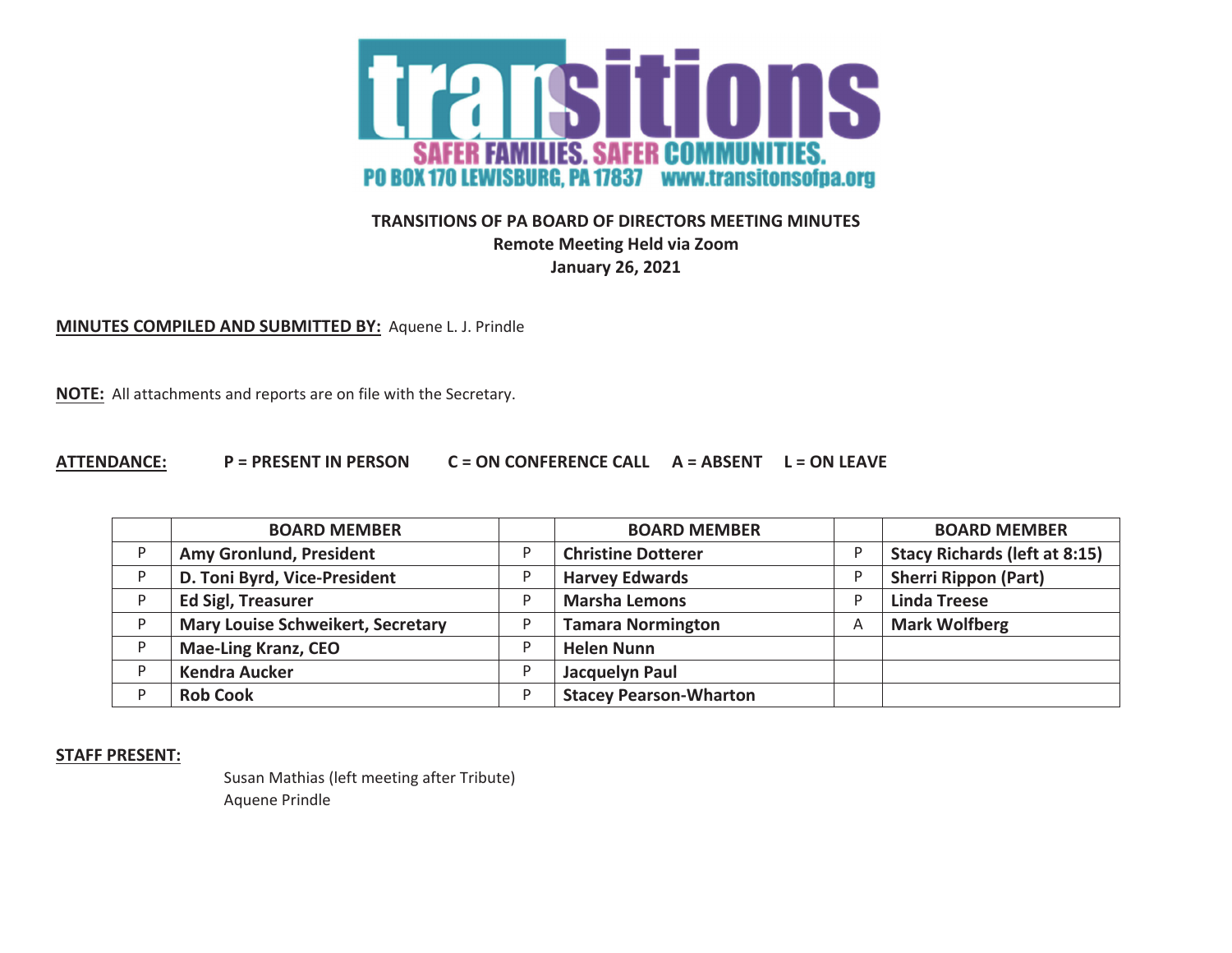| <b>AGENDA ITEM/SUBJECT</b>                                                             | <b>DISCUSSION SUMMARY</b>                                                                                                                                                                                                                                                                                                                                                                                                                             | <b>ACTION &amp; REQUIRED FOLLOW-UP</b>                                                                                                                    |
|----------------------------------------------------------------------------------------|-------------------------------------------------------------------------------------------------------------------------------------------------------------------------------------------------------------------------------------------------------------------------------------------------------------------------------------------------------------------------------------------------------------------------------------------------------|-----------------------------------------------------------------------------------------------------------------------------------------------------------|
| <b>CALL TO ORDER</b><br>(Amy Gronlund)                                                 | The meeting was called to order at 7:02 P.M. by Board President,<br>Amy Gronlund.                                                                                                                                                                                                                                                                                                                                                                     |                                                                                                                                                           |
| <b>TRIBUTE TO SUSAN</b><br><b>MATHIAS</b>                                              | The meeting began with a video tribute to Susan Mathias, retired<br>CEO of Transitions.                                                                                                                                                                                                                                                                                                                                                               |                                                                                                                                                           |
| <b>ROLL CALL</b>                                                                       | Mary Louise Schweikert, Secretary, took roll call prior to the<br>beginning of the Executive Session                                                                                                                                                                                                                                                                                                                                                  |                                                                                                                                                           |
| <b>SECRETARY'S REPORT</b><br>(Amy Grondlund)<br>Approval of Minutes from<br>12/08/2020 | Minutes were previously distributed. Amy noted one correction that<br>needs to be made, as follows:<br>Under CEO/Agency Reports: "Members should read the CEO/Agency<br>reports and contact Mae-Ling with any questions."                                                                                                                                                                                                                             | Motion by Christine Dotterer: To<br>accept the Minutes of the December<br>8, 2020, board meeting as amended.<br>Seconded by Toni Byrd.<br>Motion carried. |
| Results of E-vote                                                                      | Mary-Louise presented an e-vote and its results, as voted on by the<br>Board in January 2021.<br>Motion by Jackie Paul: To change the Transitions staffing structure to<br>reflect the elimination of the COO position, reestablishment of the<br>Financial Director position and reallocation of some responsibilities.<br>Seconded by Helen Nunn.<br><b>Results of Board Member E-vote:</b><br>Yes: 12<br>No: 0<br>Not Voting: 5<br>Motion carried. |                                                                                                                                                           |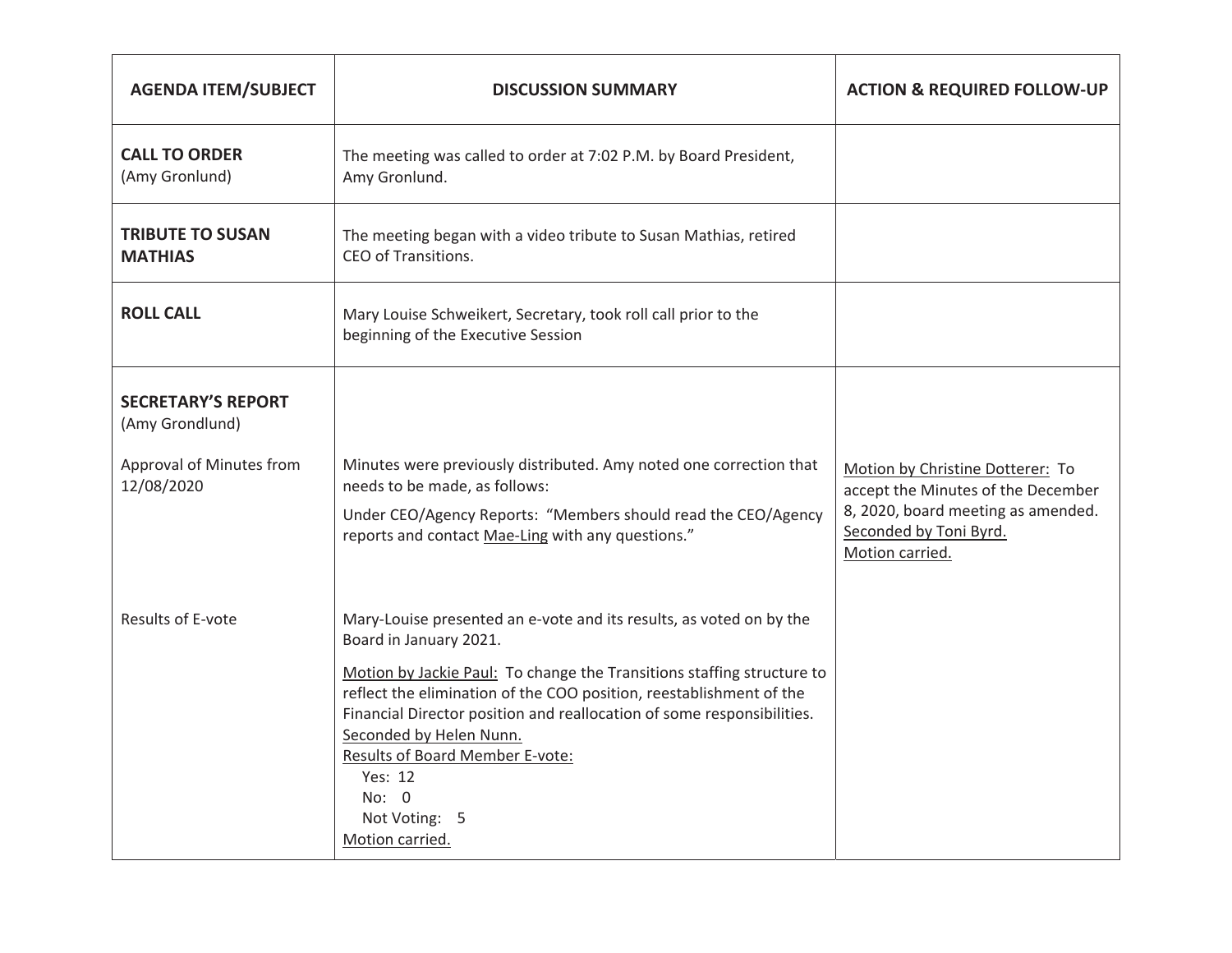| <b>TREASURER'S REPORT</b><br>(Ed Sigl, Mae-Ling Kranz)<br><b>CEO/AGENCY REPORTS</b> | Ed presented the 12/31/20 Financial Summary PowerPoint.<br>The net income includes an insurance refund.<br>$\bullet$<br>Sans the insurance refund, we are at break-even for the first<br>six months of the fiscal year.<br>Accounts Receivable shows \$37,000 in receivables over 90<br>$\bullet$<br>days. This is due to funder programming challenges and is<br>very collectible.<br>Cash balances are up \$230,000 from previous year's end.<br>The PPP loan has been paid in full.                                                                                                                                                                                                                                                                                                                                                                                                                                                          | Motion by Helen Nunn: To accept the<br>Treasurer's Report as presented.<br>Seconded by Stacy Richards.<br>Motion carried.<br>Ed will implement the following<br>suggestions made by the Board:<br>• Use a pointer while<br>presenting the Financial<br>Summary.<br>Highlight numbers to be<br>$\bullet$<br>discussed.<br>Reorganize the information<br>$\bullet$<br>for a better flow. |
|-------------------------------------------------------------------------------------|-------------------------------------------------------------------------------------------------------------------------------------------------------------------------------------------------------------------------------------------------------------------------------------------------------------------------------------------------------------------------------------------------------------------------------------------------------------------------------------------------------------------------------------------------------------------------------------------------------------------------------------------------------------------------------------------------------------------------------------------------------------------------------------------------------------------------------------------------------------------------------------------------------------------------------------------------|----------------------------------------------------------------------------------------------------------------------------------------------------------------------------------------------------------------------------------------------------------------------------------------------------------------------------------------------------------------------------------------|
| (Mae-Ling Kranz)                                                                    | CEO and Agency reports for December, 2020, were distributed to the<br>Board previously. Mae-Ling highlighted that:<br>We are moving forward with support for newly-assigned<br>$\bullet$<br>tasks due to the change in Organizational Structure.<br>We are soliciting applicants for a Finance Director. Candidate<br>$\bullet$<br>recommendations are welcome. In the meantime, Mae-Ling<br>continues to perform many aspects of that positon.<br>Additional duties have also been taken on by Leslie and<br>Aquene.<br>Time has been made available for staff to receive COVID<br>vaccinations.<br>Safe Houses continue to operate at no more than 50%<br>capacity. Client count at Safe House combined with clients<br>housed in hotels brings the Safe House department to 100%<br>operations capacity.<br>Services across the agency are very busy. There has been an<br>increased number of referrals for both housing and<br>counseling. | Members should read the<br>CEO/Agency reports and contact<br>Mae-Ling with any questions.                                                                                                                                                                                                                                                                                              |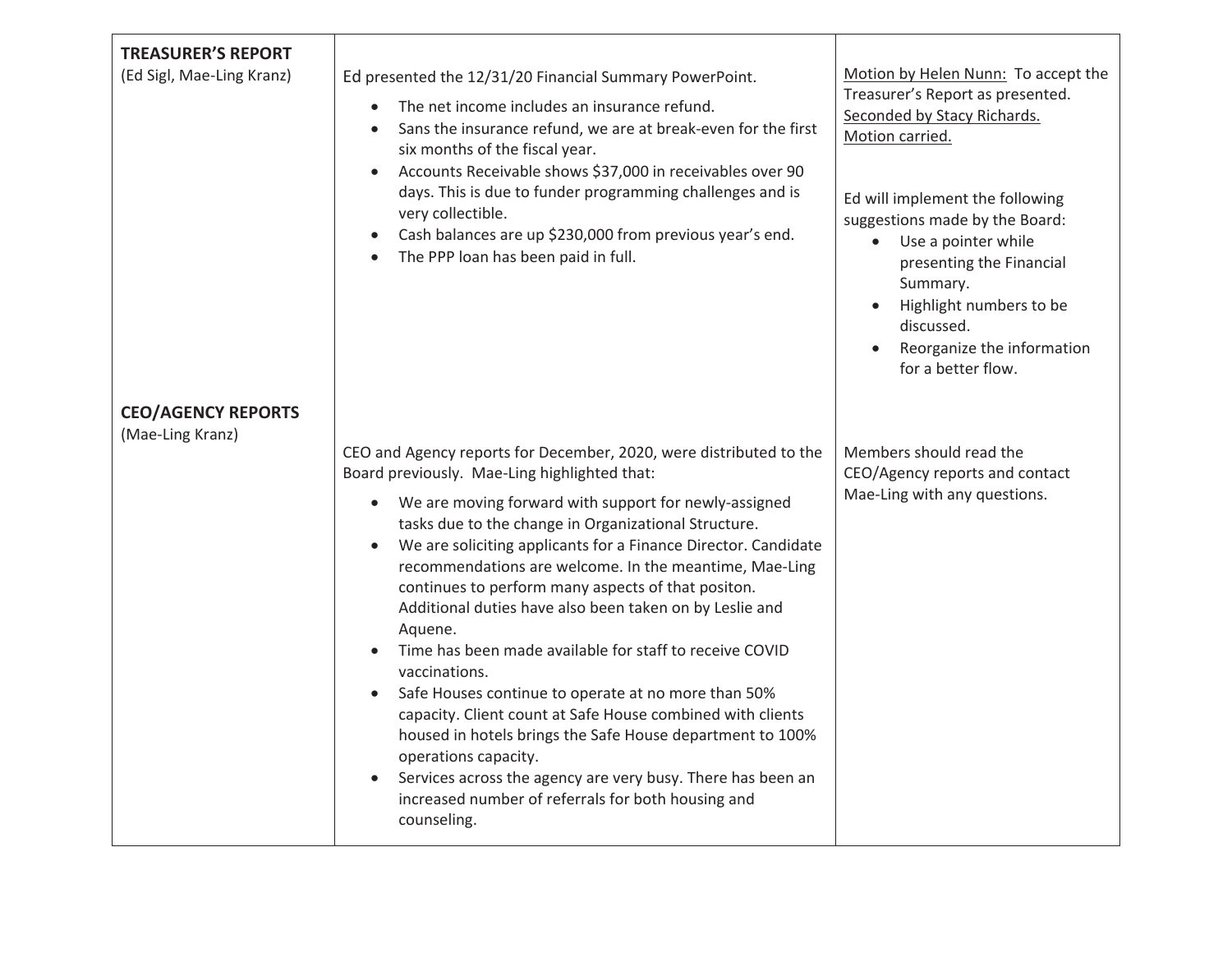|                                                                  | There is no anticipated reduction in PCCD VOCA funding due<br>$\bullet$<br>to the change in the country's administration. There may be<br>changes to how funding is administered, but we should not<br>see any changes for a couple of years.<br>We anticipate receiving further CARES funding from PCADV<br>$\bullet$<br>in the near future.<br>Direct service employees who meet face-to-face with clients<br>and employees who have a lot of physical contact with the<br>community continue to receive hazard pay.<br>Transitions is on waiting lists for the COVID-19 vaccination in<br>$\bullet$<br>Union and Lycoming counties. Staff can also self-register for<br>vaccination through mygeisinger.org and through UPMC.<br>Employees are permitted to travel to receive their<br>vaccination on work time under Staff Development. NOTE:<br>Staff are not required to receive the COVID-19 vaccine.<br>However, staff has been encouraged to research and talk to<br>their health support professionals, enabling them to make an<br>informed decision as to whether or not to receive the COVID-<br>19 vaccine.<br>This year's Annual Appeal has shown tremendous community<br>support, bringing in \$63,000 to date.<br>The Dashboard Report shows services and requests for<br>$\bullet$<br>services have increased across the board. |                                                                                                                       |
|------------------------------------------------------------------|---------------------------------------------------------------------------------------------------------------------------------------------------------------------------------------------------------------------------------------------------------------------------------------------------------------------------------------------------------------------------------------------------------------------------------------------------------------------------------------------------------------------------------------------------------------------------------------------------------------------------------------------------------------------------------------------------------------------------------------------------------------------------------------------------------------------------------------------------------------------------------------------------------------------------------------------------------------------------------------------------------------------------------------------------------------------------------------------------------------------------------------------------------------------------------------------------------------------------------------------------------------------------------------------------------------------------------------------------|-----------------------------------------------------------------------------------------------------------------------|
| <b>STANDING COMMITTEE</b><br><b>REPORTS</b>                      |                                                                                                                                                                                                                                                                                                                                                                                                                                                                                                                                                                                                                                                                                                                                                                                                                                                                                                                                                                                                                                                                                                                                                                                                                                                                                                                                                   | Members should read the Standing<br>Committee reports and contact the<br>Committee Chairperson with any<br>questions. |
| <b>Auction</b><br>(Sheri Rippon)                                 | Plans are moving forward for the virtual auction to be held on May<br>27, 2021.                                                                                                                                                                                                                                                                                                                                                                                                                                                                                                                                                                                                                                                                                                                                                                                                                                                                                                                                                                                                                                                                                                                                                                                                                                                                   |                                                                                                                       |
| <b>Development/Public</b><br><b>Relations</b><br>(Marsha Lemons) | No report submitted.                                                                                                                                                                                                                                                                                                                                                                                                                                                                                                                                                                                                                                                                                                                                                                                                                                                                                                                                                                                                                                                                                                                                                                                                                                                                                                                              |                                                                                                                       |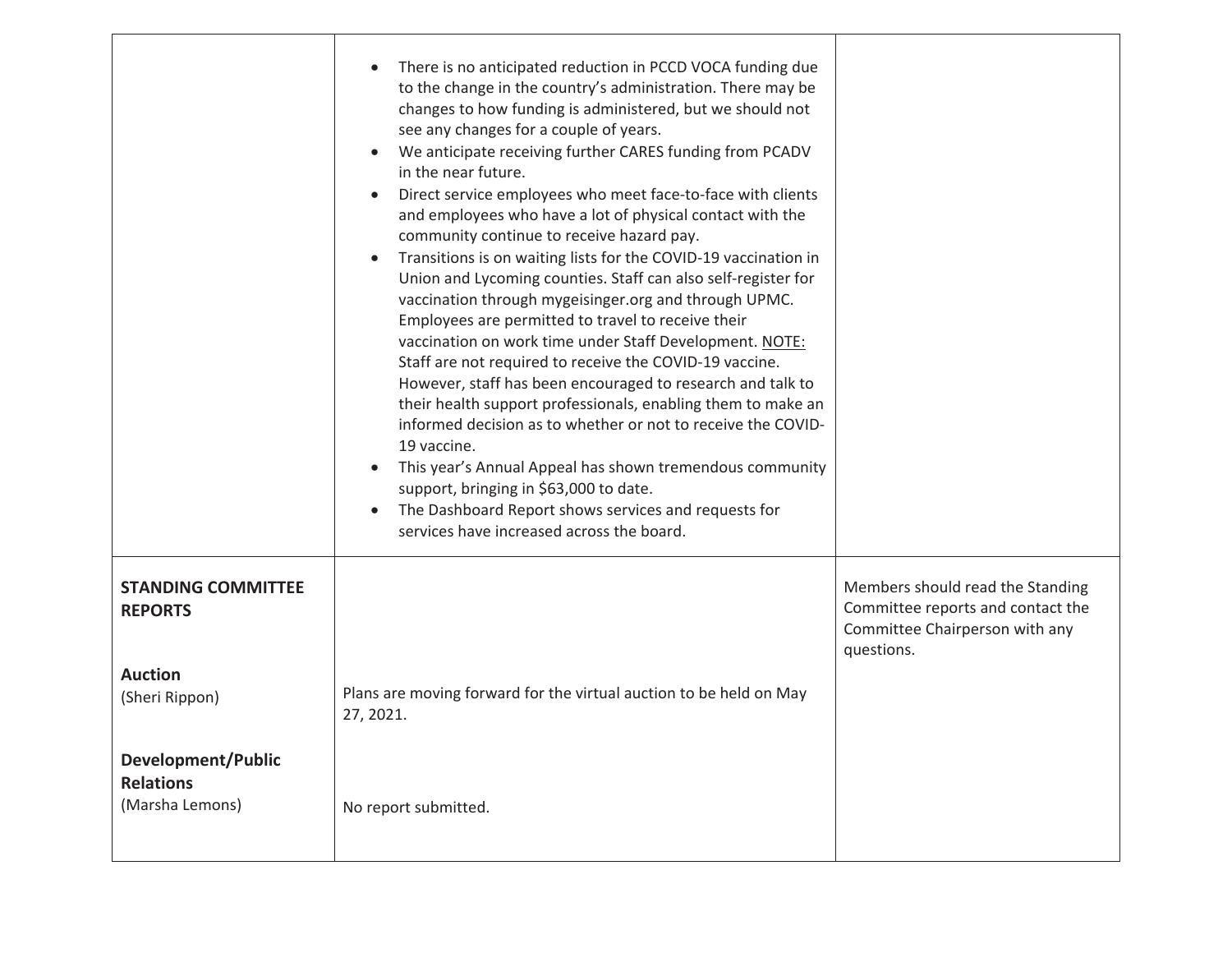| <b>Education</b><br>(Harvey Edwards)                                      | No report submitted.                                                                                                                                                                                                                                                                                                                                                                                                                                                                                             |                                                                                                                                                                                                        |
|---------------------------------------------------------------------------|------------------------------------------------------------------------------------------------------------------------------------------------------------------------------------------------------------------------------------------------------------------------------------------------------------------------------------------------------------------------------------------------------------------------------------------------------------------------------------------------------------------|--------------------------------------------------------------------------------------------------------------------------------------------------------------------------------------------------------|
| <b>Finance</b><br>(Ed Sigl, Mae-Ling Kranz)                               | The Finance Committee is in support of continuing our relationship<br>with Baker Tilley for an additional two years. This makes a new RFP<br>unnecessary, although Baker Tilley prefers to sign a simple contract<br>renewal annually. Baker Tilley was very supportive, available and<br>easy to work with and has become a valuable partner to our<br>organization. Continuing with their auditing services allows for ease<br>and familiarity as we fully transition into the new roles within the<br>Agency. | Motion by Kendra Aucker: To extend<br>our ability to work with Baker Tilley<br>for an additional two years without<br>re-competing the contract.<br>Seconded by Christine Dotterer.<br>Motion carried. |
| <b>TIAC</b><br>(Toni Byrd)                                                | Report submitted. Investments are looking good. There was<br>nothing to add to the submission.                                                                                                                                                                                                                                                                                                                                                                                                                   |                                                                                                                                                                                                        |
| Governance<br>(Marsha Lemons/Jackie Paul)                                 | No report submitted.                                                                                                                                                                                                                                                                                                                                                                                                                                                                                             |                                                                                                                                                                                                        |
| Personnel<br>(Mary Louise Schweikert)                                     | No report submitted.                                                                                                                                                                                                                                                                                                                                                                                                                                                                                             |                                                                                                                                                                                                        |
| <b>NEW BUSINESS</b><br><b>New CEO Job Description</b><br>(Mae-Ling Kranz) | A copy of the new Job Description was previously distributed. Mae-<br>Ling outlined the reorganization of assigned duties as a result of the<br>restructured Organizational Chart. Board approval is required.<br>Overarching responsibility for human resources and<br>$\bullet$<br>compliance has been added to the Grants and Compliance<br>Officer's (Heather Over's) responsibilities.                                                                                                                      | Motion by Stacey Pearson-Wharton:<br>To approve the new CEO job<br>description.<br>Seconded by Toni Byrd.<br>Motion carried.                                                                           |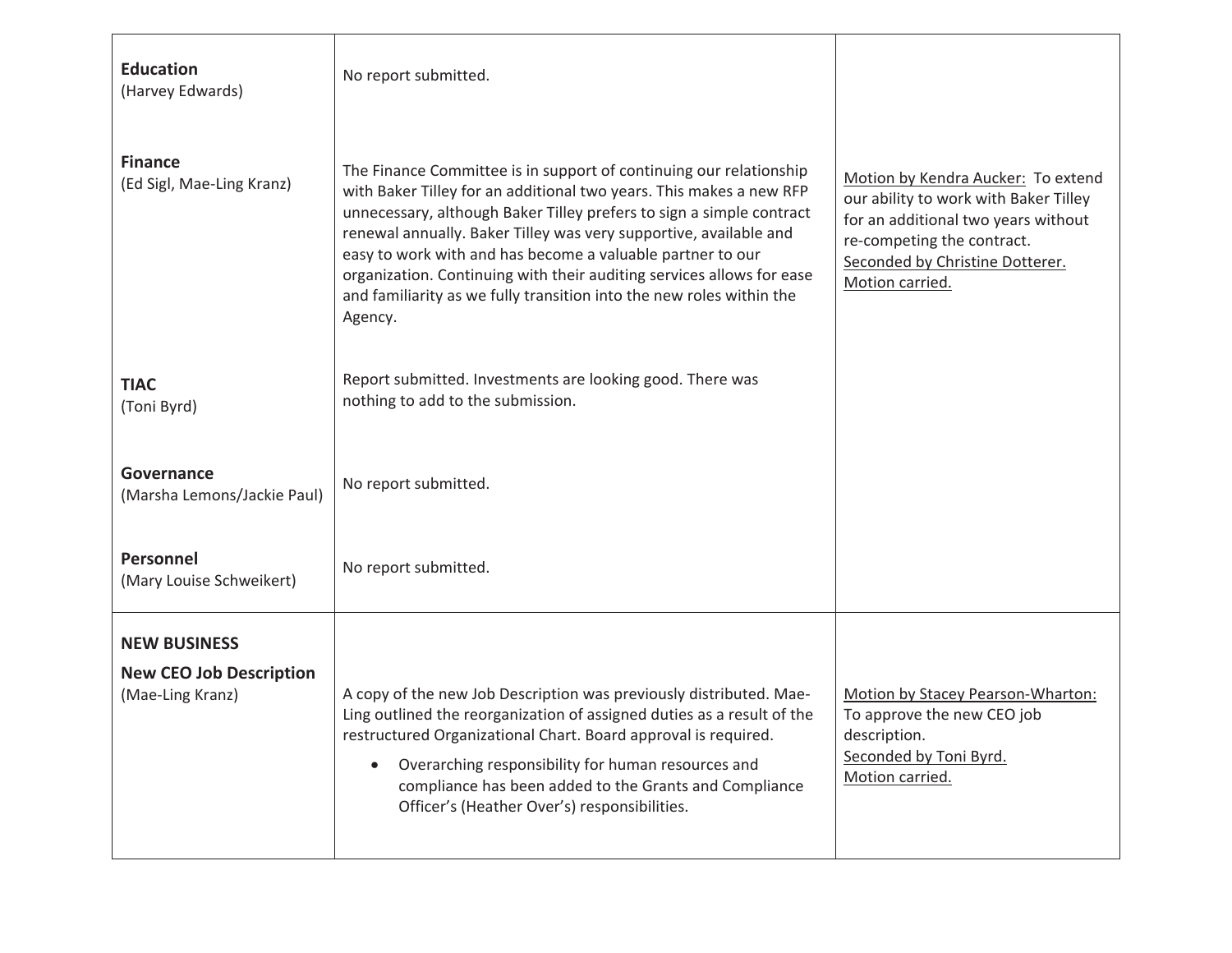|                                                                    | The Programs Director (Tara Day Ulrich) will oversee<br>Transitions Legal Center, have oversight of vendor contracts<br>and physical site facility issues.<br>The CEO will be responsible for overarching operations<br>responsibilities.                                                                                                                                                                                                                                                                                                                                                                                                                                                                                                                                                             |                                                                                                                                                             |
|--------------------------------------------------------------------|-------------------------------------------------------------------------------------------------------------------------------------------------------------------------------------------------------------------------------------------------------------------------------------------------------------------------------------------------------------------------------------------------------------------------------------------------------------------------------------------------------------------------------------------------------------------------------------------------------------------------------------------------------------------------------------------------------------------------------------------------------------------------------------------------------|-------------------------------------------------------------------------------------------------------------------------------------------------------------|
| <b>New Funding</b><br><b>Opportunities</b><br>(Mae-Ling Kranz)     | Transitions has the opportunity to apply for the administration of<br>Permanent Supportive Housing (PSH) grant funds. The PSH program<br>is for chronically homeless individuals. The funds from this program<br>will be utilized for individuals who meet the definition of domestic<br>violence. These funds enable support for clients who need long-term<br>housing - a service that is currently not available in Transitions<br>service area. These funds will extend our current housing services.<br>The Finance Committee is in favor of this application. Although a<br>formal vote from the Board is not required, the Finance Committee is<br>asking for the support of the Board.<br>Mae-Ling previously distributed a summary of these funding<br>opportunities for the Board's review. | Motion by Tamara Normington: To<br>support the application for<br>Permanent Supportive Housing funds.<br>Seconded by Christine Dotterer.<br>Motion carried. |
| <b>BOD Calendar and</b><br><b>Communication</b><br>(Amy Grondlund) | There will be no retreat in March. A regularly scheduled<br>$\bullet$<br>board meeting will take place.<br>The meeting date for June is Tuesday, the 22nd.<br>$\bullet$<br>Workplace is no longer going to be used by the board. The<br>$\bullet$<br>information currently stored there will be saved. We are<br>looking at Microsoft Teams as a possible replacement.                                                                                                                                                                                                                                                                                                                                                                                                                                |                                                                                                                                                             |
| <b>NEXT MEETING DATE</b><br>(Amy Gronlund)                         | The next Board meeting will be held on Tuesday, February 23, 2021<br>at 7 PM. Members should plan to attend by Zoom.                                                                                                                                                                                                                                                                                                                                                                                                                                                                                                                                                                                                                                                                                  | Staff and Committee reports are due<br>Tuesday, February 15th, at noon.                                                                                     |